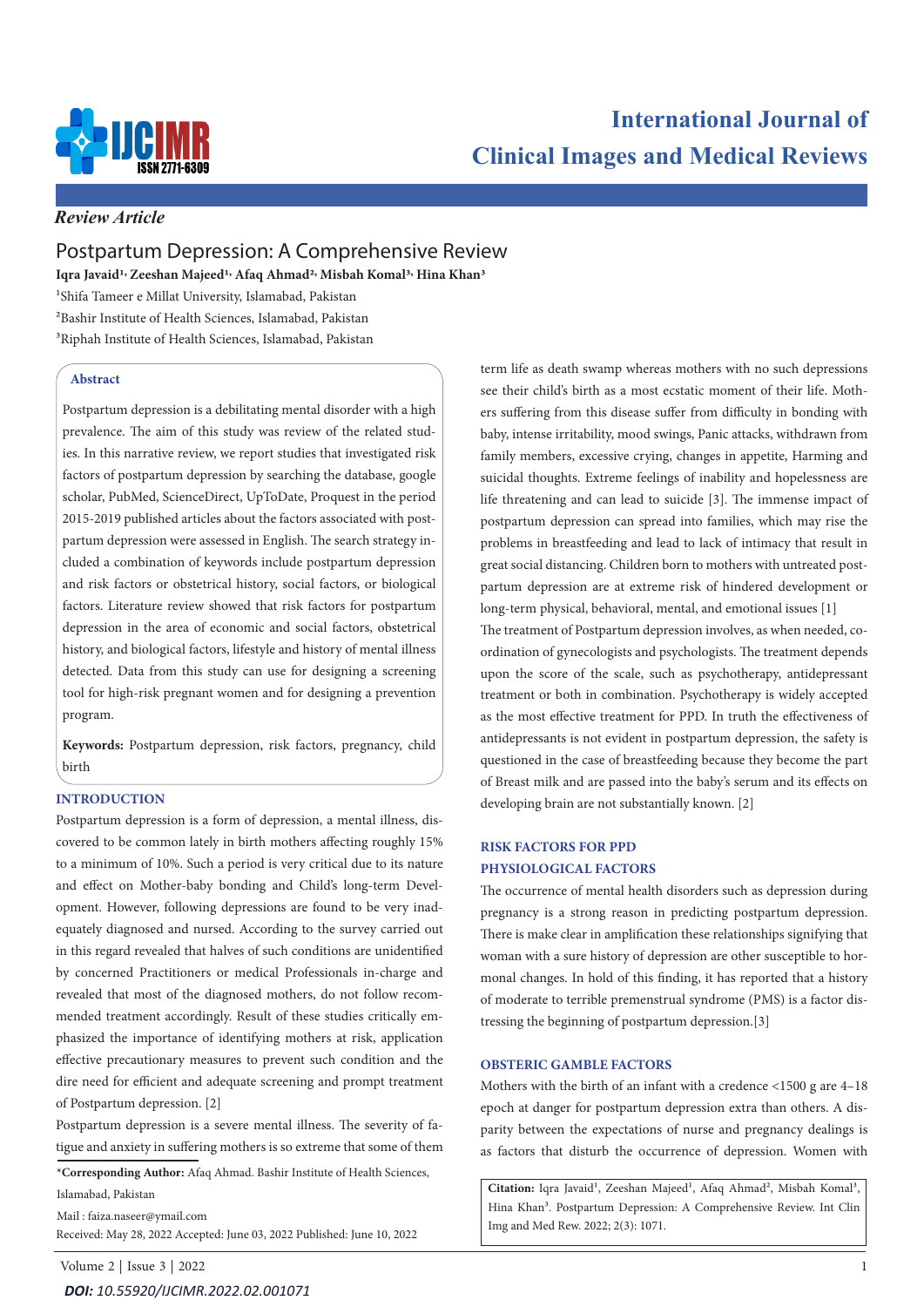well-built entreaty to hold native childbirth during the perinatal full stop whose supply are made by caesarean sector are new horizontal to menace for postpartum depression than others. However, restlessness during pregnancy container be in front to the menace of intermittent postpartum depression in women with a preceding history of the disease. The inverse suggestion between breastfeeding and postpartum depression shows that breastfeeding is connected with a drop in the scale of postpartum depression. A association has been practical between run down hemoglobin concentration at day 7 after manner of speaking (<120 g/L) and postpartum depressive symptoms at day 28 after childbirth.[3]



*Figure 1: Mood change spectrum describe extent of PPD* 

#### **BIOLOGICAL FACTORS**

Young get older during pregnancy increases the peril of depression. The chief dead flat of depression has been reported in mothers aged 13–19 living little the buck assess has been seen in women with the time scale of 31–35-year-old. Serotonin and tryptophan levels in the blood are plus acknowledged factors operative on depression. The expenditure of foods ironic in protein reduces the amounts of tryptophan and serotonin in the intelligence whereas a carbohydrate snack has transpose effects. In dietetic deficiencies, on sale reason tryptophan (a foundation of serotonin) up to 15% leads to amplified depression ascend assess of postpartum depression.[3]

Oxytocin in addition show business a means responsibility in amendable emotions, do interactions, and emotional responses. Superior levels of oxytocin in mid-pregnancy comprise been predictors of postpartum depression contained by minus than the in the beginning 2 weeks after delivery. The part of estrogen has been besides evaluated in the incidence of postpartum depression. Studies on innate models be inflicted with exposed that steroid and estrogen hormones are modulators of dictation from uneasy neurotransmitter. It has been practical that the fluctuations in this hormone or its lack is linked with depression [3]. Oxytocin and glucocorticoids may interrelate during pregnancy and the postpartum to escalate openness to depressive mood and that unceasing stress during pregnancy may foil roughly of the neurobiological adaptations in the oxytocin system looked-for in the pleasing aspects of motherhood.[4]

The function of corticotropin-releasing hormone in the law of steroid hormones and depression has been considered as well. In additive to hypothalamus, this hormone is in addition bent during pregnancy in

placenta, uterus, and ovaries and regulates the pituitary-hypothalamus-adrenal axis for invention of steroid hormones. Stress and the HPA axis are fully associated to the etiology of depression Depressed patients, plus folks with PPD, program abnormal HPA axis go such as hypersecretion of cortisol and abnormal diurnal emission of cortisol [4] After transfer and kicking out of the placenta, dramatic dump of this hormone leads to on sale construction of steroid hormones such as estrogen and leads to bigger leaning to depression in the formerly 12 weeks after childbirth.[3] In women, prominent estradiol levels go on with to increase in intensity during the third trimester but dive dramatically after parturition, primary to the hypothesis that an "estradiolwithdrawal state" during the essential hardly any weeks after parturition contributes to PPD[2]. Corticosterone required globulin (CBG) levels are down throughout the postpartum in rats, which suggests that free CORT levels are advanced during postpartum compared to controls, as CBG binds with CORT. [4]

Estrogen and progesterone levels fluctuate dramatically during the perinatal period, increasing tenfold during pregnancy and returning to pre-pregnancy levels within 72 hours of delivery. This rapid hormonal decline is thought to contribute to PPD in vulnerable women, although a consistent link between hormone levels and PPD has yet to be demonstrated. [20] Steroid hormones play a significant role in depression including PPD. During pregnancy and postpartum, levels of steroid and peptide hormones fluctuate dramatically which could contribute to the etiology of PPD These changes in hormone levels, such as estradiol, corticosterone, corticotropic releasing hormone (CRH) and oxytocin, occur in humans with different profiles and gestational periods (see Fig. 2). Briefly, in women, progesterone levels are approximately 20× higher during gestation and remain elevated throughout pregnancy, while estradiol levels are very high (200–300× higher) by week 20 of gestation and remain high throughout the rest of pregnancy in women and both these steroid hormones drop with the expulsion of the placenta. (4) High-dose estrogen, may be one promising direction, but only one RCT has evaluated hormone administration as a prevention for PPD. [20]



*Figure 2: Hormonal changes during pregnancy and the postpartum. The relative hormone levels of progesterone (ng/mL), corticosterone (ng/mL) and estradiol (pg/mL) over the course of pregnancy and parturition.*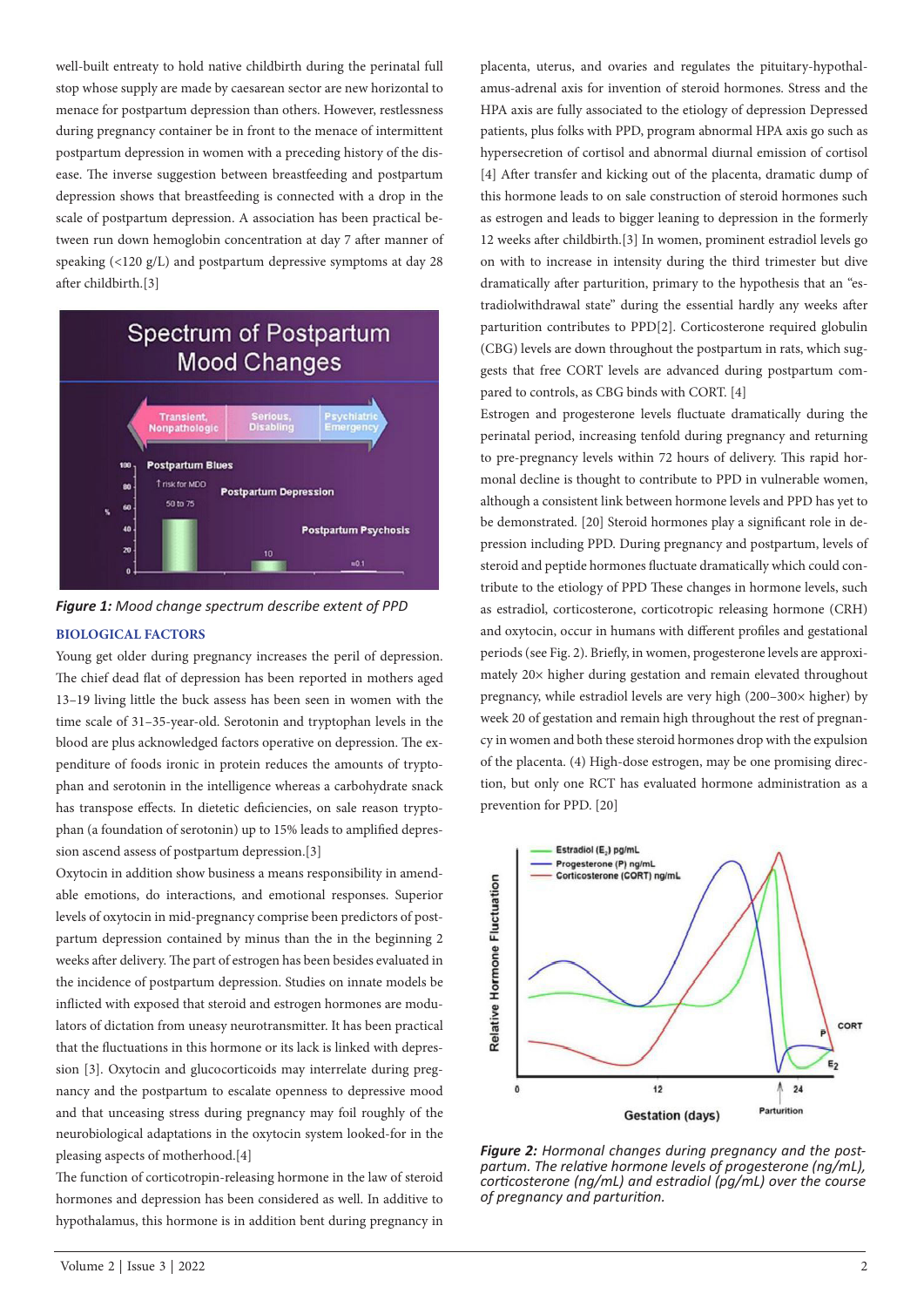#### **SOCIAL FACTORS**

Group collaboration refers to emotional support, monetary support, brainpower support, and sympathy relations. Plummeting do cheer on is a large amount notable environmental issue in the arrival of depression and apprehension disorders. In adding up to the women's affiliation with family members and community, behaviors such as smoking during prenatal period, is of community factors allied with greater than before incidence of postpartum depression as 1.7 times. An alternative shared issue is employment status, more than ever certified careers, which allow related to a condensed possibility of postpartum depression. However, culture and gentle takings relate to the stake of postpartum depression. [3]

# **LIFE STYLE**

Factors associated to lifestyle, factors of fodder intake patterns, nap status, exercise, and brute behavior may impinge on postpartum depression. It was experiential that ample ingestion of vegetables, fruits, legumes, seafood, milk and dairy products, sea green oil, and a category of nourishing may lower postpartum depression as 50%. Vitamin B6 is real in the fabrication of serotonin from tryptophan as a cofactor. Therefore, the decline of this vitamin may be mixed up in the sort out of postpartum depression. It was reported in a look at carefully that zinc applies its antidepressant by influencing the serotonin reuptake. Selenium deficiency is probable to assume the postpartum depression by increasing thyroid dysfunction. Zinc is set up in ruby meat, grains, meat, and fish. Periods of rigorous slumber lack partake of been reported in depressed women after giving out. Chronic be asleep denial affects glucose metabolism, inciting processes, group communications, mental health, and the superiority of life. In addition, acute episodes of doze deficiency touch the immune system and boost seditious markers such as interleukin-6 and cancer necrosis factor. Moderate objective action in the third trimester of pregnancy has lowered the postpartum depression shin up at 6 weeks after the delivery. piece of work moreover increases self-confidence and will eliminate disapproving self-assessments caused by depression. In addition, put into effect will relieve women focusing on the environment around and solving their problems.[3] The extort causes of PPD in Pakistan produce not been well-understood; however, innumerable factors such as poverty, unasked for pregnancy, domestic abuse, juvenile period and nadir balanced of learning are important predictors of PPD, five or additional children, female youngest child, and need of party support.[5]

#### **SYMPTOMS**

Symptoms of postpartum depression or PPD usually begins two to four weeks after the birth of the child and may last up to a year. Psychological distress. Not being able to take care of yourself or your baby. Trouble feeling close to your baby, or bonding. Agitation. Depressed mood. Sleep disorders. Lack of interest in daily tasks. Thoughts of harming your baby. Thoughts of suicide, or suicide attempts. There are many things that may cause you to have postpartum depression. If you've ever had depression before, or have had it with other pregnancies, you're more likely to get it again. Stress, problems with drugs or alcohol, low self-esteem, or trouble with your pregnancy can make postpartum depression more likely. So can having a baby with special

#### *Table 1: Showing differents outcomes and factors*

| <b>SONAL AND SITUATIONAL FACTOR</b><br><b>MATERNAL CARE</b>                                                                                                                                                                                                             | <b>POSTPARTUM FACTORS</b>                                                                                                                                                                                                                                                                                                         |
|-------------------------------------------------------------------------------------------------------------------------------------------------------------------------------------------------------------------------------------------------------------------------|-----------------------------------------------------------------------------------------------------------------------------------------------------------------------------------------------------------------------------------------------------------------------------------------------------------------------------------|
| Age, language, culture,<br>race/ethnicity,<br>marital status, education, income,<br>parity, immigrant/refugee status<br>Past history of depression<br>Self-efficacy in managing infant and<br>household<br>Perceptions of birth experience<br>Intendedness of pregnancy | <b>Situational Demands:</b><br>Infant stress (difficult or easy), gender<br>Infant, household role demands<br>Physical health (morbidity, hormonal<br>shifts, sleep deprivation,<br>Social context (support, criticism, family)<br>Perceptions of healthcare(access to<br>care, trust)<br><b>Cultural proscriptions (dietary,</b> |
|                                                                                                                                                                                                                                                                         | maternal activities)                                                                                                                                                                                                                                                                                                              |

needs. Disappointment.[6]

# **Postpartum Psychosis**

PFI

In rare cases, women can have postpartum psychosis, a severe mental illness. It is an emergency and needs immediate medical help. If you have these symptoms, call your doctor. You can't sleep.

You can't think clearly. You've been hallucinating or having delusions, meaning you sense or believe things that aren't real. You have obsessive and fearful thoughts about your baby. You're paranoid -- deeply suspicious of other people, and no one can talk you out of it. You refuse to eat. You've thought of harming yourself or your baby.

#### **STATISTICS OF POSTPARTUM DEPRESSION**

As there is no exact knowledge about postpartum depression however an estimated result shown that from about 1000 birth, 100 to 150 birth must have seen with postpartum depression start soon after child birth and is result in continuation with postnatal depression. [7]

An important point to note regarding the postpartum depression affect all the races nationality cultural, religion and educational background. It is also noted that postpartum depression is least common among mothers with 16 years of education and is about 8.1 percent as compared to the mothers of all the other educational background. Observations shows that postpartum depression also varied with different races and ethnicity. The proportion of mothers reporting this issue also varied with significantly among different social, racial, and ethnic groups. This can be well understood by the following data collection as given: Non-Hispanic American Indian /Alaska native mothers were more likely to have postpartum depression after child birth as compared to the Non-Hispanic /Hawaiian other pacific islander mothers almost 16.6% to 11.4% according to respective groups. Factors that may increase the risk of postpartum depression include previous depressive episodes, stressful life events, financial instability and limited social support.

Pakistan is the second largest Muslim state located in south Asian region with the population of about 175 million. Almost 33% of Pakistanis are living below the national level poverty line. As Pakistan is a developing country it has a very high rate of maternal mortality, neonatal mortality, and fertility. Having very low or no health budget assign for the health expenses as compared to the other well-developed countries. The international statistical classification of disease and re-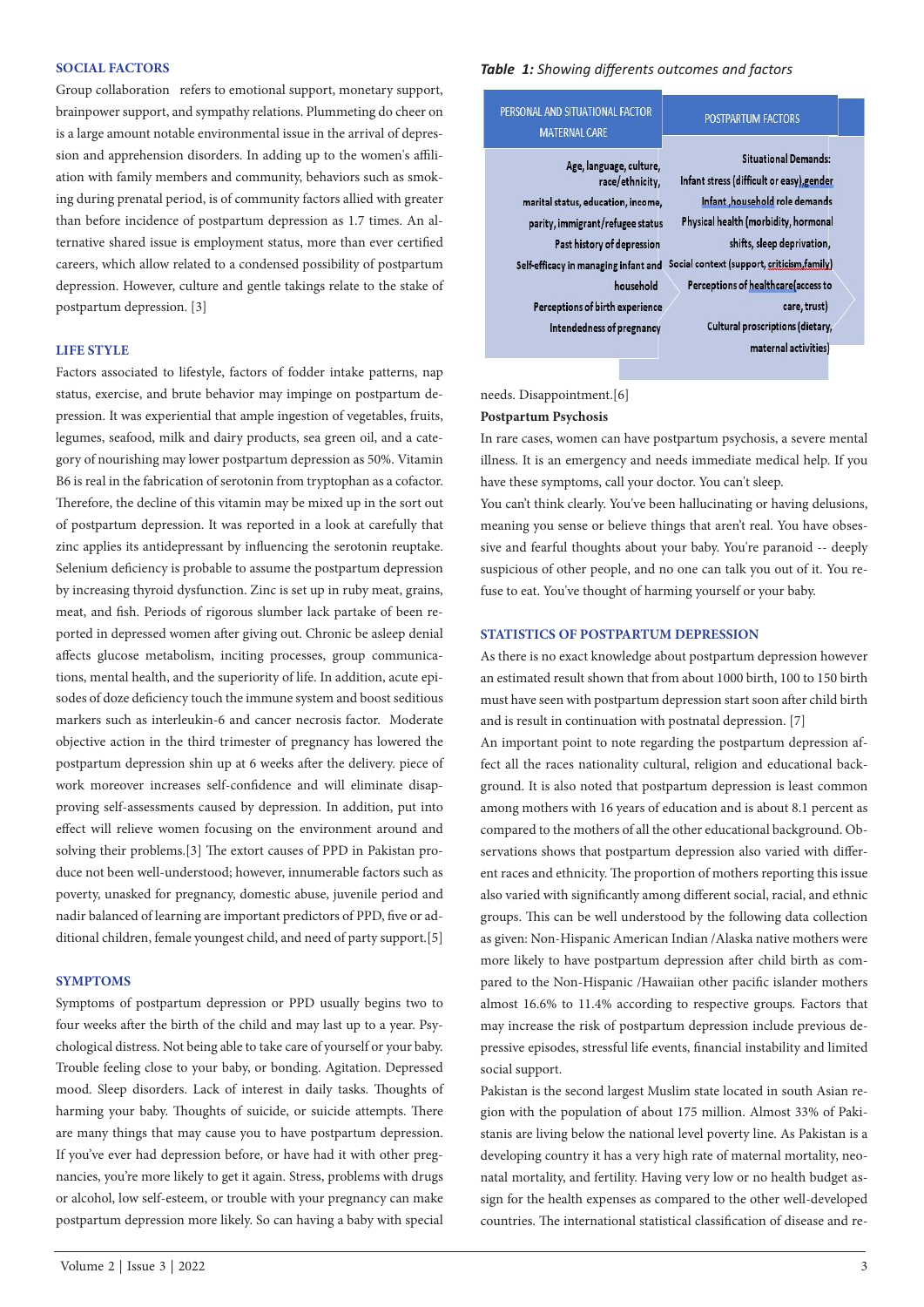# Postpartum Depressive Symptoms\* Among Mothers with a Recent Live Birth, by Race/Ethnicity, 2009-2010\*\*

Source (I.3): Centers for Disease Control and Prevention, Pregnancy Risk Assessment **Monitoring System** 



# Postpartum Depressive Symptoms\* Among Mothers with a Recent Live Birth, by Maternal Education, 2009-2010\*\*



Source (I.3): Centers for Disease Control and Prevention, Pregnancy Risk Assessment Monitoring System

lated health problems explains PPD as a mild mental and behavioural disorder starting from six weeks of delivery (WHO 2007). Accurate data of prevalence of PPD in Pakistan are not much easy to obtain because of cultural norms that may result women under reporting PPD and a lack of reliable screening source that may lead to underdiagnosis of this condition. However, PPD appears to be the major issue in Pakistan with the prevalence rate of 28 percent to 63.3 percent which is the highest among Asian countries.in Pakistan three studies were conducted (Husain et al., 2006; Rahman & Creed, 2007; Rahman, Iqbal, & Harrington, 2003) shows that PPD range from 28.8% to 94% at the time period of 3 months after delivery. And other studies (Ali, Ali, &Azam, 2009; Kalar et al., 2012; Kalyani, Saeed, Rehm-an, & Mubashir, 2001; Khooharo et al., 2010) related to the time period of 2 to 8 weeks reported that it ranges from 5.2% to 63.3%. [9]. Postpartum depression is one of the most common issues nowadays regarding accouchement. Almost 10% to 15% of adult mothers seen involved in this depression. And mostly adolescents and mothers that give birth to premature infants got PPD. The disorder last about seven months after delivery in 25% to 50% of mothers. At the same time is also seen that it is in linked with postpartum blues as 10% to 15% of women have seen the consistent mood disturbance.[10]. The prevalence of PPD ranges from 28% to 63.3% in Asian countries.[11]. Estimated prevalence for PPD have ranged widely because of varying criteria for PPD, period under consideration, and populations. An early meta-analysis based on 59 studies with a combined total of 12,810 subjects reported an

overall prevalence of PPD of 13%.[12] By subgroup analysis it is found that there is higher level risk of developing postpartum depression in mothers with age greater than 25 than in mothers whose age is less than 25. Almost

4 out of 28 studies shows that high maternal age results are leading cause of PPD because they lack peer mentoring, obstetric complications and by multiple births. Postpartum depression can start soon after childbirth or as a continuation of antenatal depression and needs to be treated. A meta-analysis in developing countries showed that the children of mothers with postpartum depression are at greater risk of being underweight and stunted. Moreover, mothers who are depressed are more likely not to breastfeed their babies and not seek health care appropriately. A longitudinal study in a low- and middleincome country documented that maternal postpartum depression is associated with adverse psychological outcomes in children up to 10 years later. While postpartum depression is a considerable health issue for many women, the disorder often remains undiagnosed and hence untreated. The current literature suggests that the burden of perinatal mental health disorders, including postpartum depression, is high in low- and lowermiddle-income countries. A systematic review of 47 studies in 18 countries reported a prevalence of 18.6% (95% confidence interval, CI: 18.0-19.2). Postpartum depression affects 12.5% women on average and is one of the most common complications of pregnancy.[7]

# **DETECTION**

The basic method of case finding and identification of PPD is sensitive clinical inquiry about mood during follow-up visits with obstetrical or primary care providers in the postpartum period. The optimal timing of this enquiry varies across guidelines from shortly after giving birth to 6–12 months later. Some authorities recommend various forms of screening for PPD [13] However, the potential effectiveness of screening for PPD is related to the availability of systems to adequately treat and follow-up women with positive results, so there is some controversy about whether routine screening should be done. The United Kingdom's National Institute for Health and Care Excellence [13] suggests two-stage screening with the use of a sensitive two-question screening tool for depression. A positive result or clinical concern should lead to further, more definitive assessment. Formal measures such as the Patient Health Questionnaire–or the 10-item Edinburgh Postnatal Depression Scale (EPDS)may also be helpful, and a positive result on either should lead to a comprehensive clinical assessment to ascertain diagnosis. The American College of Obstetricians and Gynecologists [14] American Academy of Pediatrics [15], and US Preventive Services Task Force [16] recommend routine postpartum screening using the EPDS. A clinical evaluation is the gold standard for determining a diagnosis.

#### **DIFFERENTIAL DIAGNOSIS**

As with any other mental disorder, depressive symptoms that are related to untreated medical conditions or that are the direct effects of alcohol or other substance use must be ruled out. Medical conditions that can result in symptoms of depression and anxiety, and that are common in postpartum women, include thyroid dysfunction and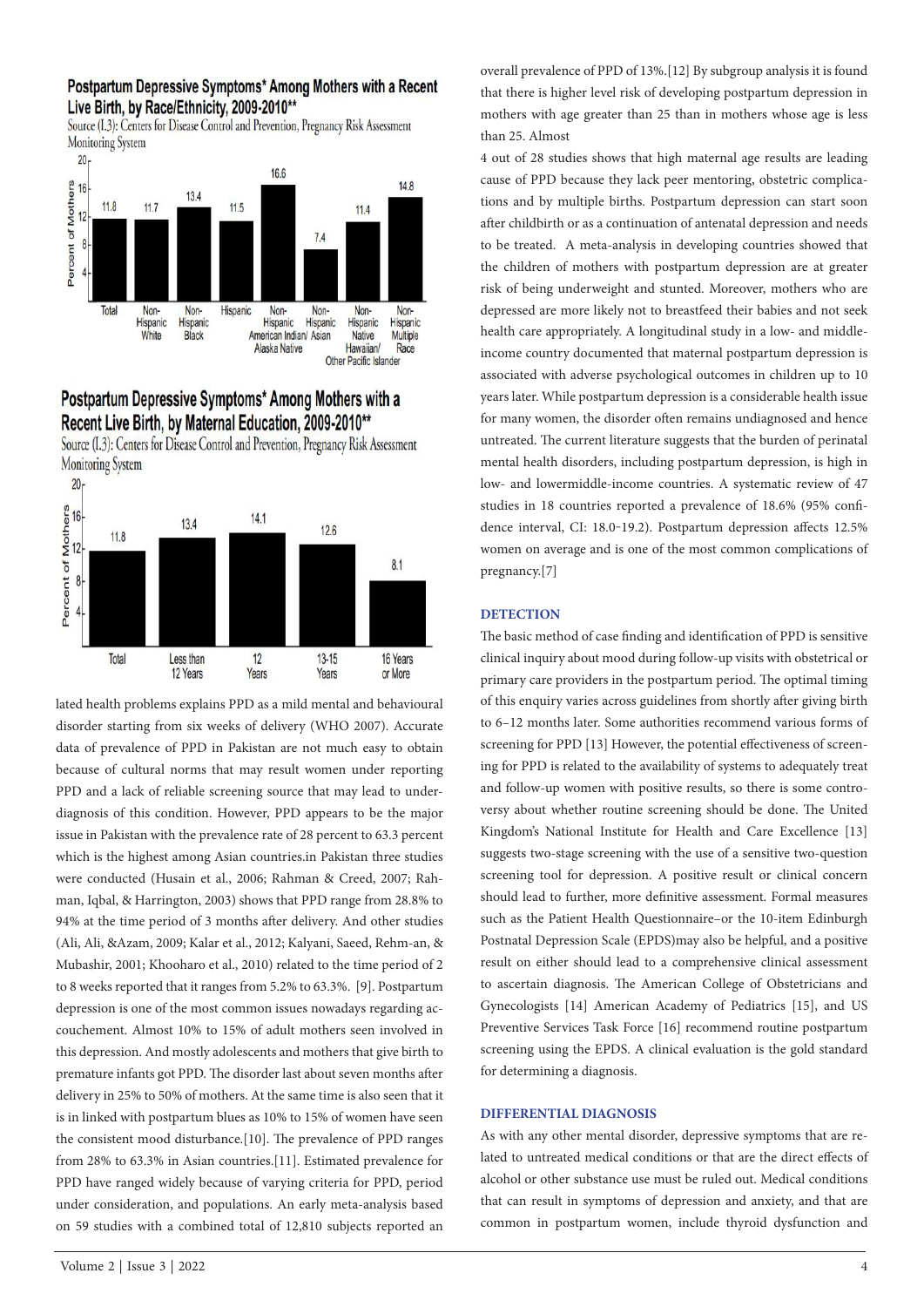anemia [17]. Shortly after childbirth, more than 50% of women experience a mild and transient syndrome of low mood, tearfulness, and mild irritability, often called the "postpartum blues." Postpartum blues tend to last less than two weeks, but some cases may continue and develop into PP. Postpartum blues can be distinguished from a depressive episode by the severity and persistence of the latter. For example, severe obsessional preoccupations and suicidality are not usually present with the blues.

## **OUTCOMES OF PPD:**

The studies have consistently demonstrated the deleterious effects of postpartum depression (PPD) on cognitive and emotional development during infancy and later childhood [18] the mother who is a victim of PPD is not able to raise a child due to her mental disturbance and child has to suffer from many social problems.

## **TREATMENT OF POST PARTUM DEPRESSION**

In Pakistan most of the time people consider postpartum depression as a general outcome of pregnancy and they don't go for the diagnosis and treatment of PPD but this need to be addressed as is a depression that is not only problem some for mother but also for the child. There is a need to raise awareness among people to take it in a serious way. Postpartum depression is significantly undertreated. Many women



Relationship between postpartum depression, maternal-infant and child development outcomes. Mother suffering from postpartum depression can have impaired relation with child and may lead to weaken neurobiological development of child Improving the depressive symptoms can lead to better development of child.

feel that depression at what "ought" to be a joyful time is shameful, and others are influenced by society's general stigma concerning mental health care. In addition, those women who do seek treatment often hesitate to take psychotropic medications when breastfeeding, despite substantial evidence of their relative safety. Moreover, Women who felt uncomfortable reporting PPD symptoms were much more likely to show symptoms of perinatal depression and anxiety [19]. Postpartum depression very is common and affects the woman, infant, and family and its Treatment depends on the severity of symptoms and the level of functional impairment and can include social support, psychological therapy, and pharmacotherapy

#### **Biological Interventions**

To date, there have been very few RCTs on the prevention of PPD using biological interventions. Existing studies include treatment with antidepressants, hormones, omega-3 fatty acids, dietary calcium, thyroxine, and selenium, and have met with mixed success include social support, psychological therapy, and pharmacotherapy, interpersonal

#### therapy

#### **Interpersonal therapy**

IPT is a short-term psychotherapy focusing on the present and emphasizing the interpersonal context in which depressive symptoms occur. IPT originally was developed to treat Major Depressive Disorder in a general adult population, but has been adapted to treat women during the perinatal period. Maternal attachment, sensitivity and parenting style are essential for a healthy maturation of an infant's social, cognitive, and behavioral skills and depressed mothers often display less attachment, sensitivity and more harsh or disrupted parenting behaviors, which may contribute to reports of adverse child outcomes in children of depressed mothers.

# **Mental health care:**

Mothers with PPD compared to those without symptoms had lower economic status, were more likely to be single, to be first-time mothers, have an unemployed partner. Mothers with PPD preferred private mental health practice and community treatment centers by mental healthcare professionals.[21] They also preferred group interventions and personal psychotherapy rather than technology-based interventions.

#### **Psychosocial support:**

The severity of ppd among patients ranged from minimal depression to severe depression. Psychosocial support proved to be the most effective intervention that has been used by the healthcare workers to reduce depressive symptoms [22]. Psychosocial support has been the most effective intervention in its management. Postpartum depression may affect socialization behaviors in children and the mother, and it may lead to thoughts of failure leading to deeper depression. Frequent screening exercises for postpartum depression should be organized by authorities of the hospitals in conjunction with the Ministry of Health.

# **Quality of infant-parent relationship**

The quality of the parent–infant interaction is essential for the infant's development and for relieving of ppd and is most objectively measured by observation. The existing observational tools for assessing parent–infant interaction was identified and described, and their psychometric soundness was evaluated [23]

#### **Genetics**

Genetic factors have also been implicated in the pathophysiology of PPD [24] Exciting evidence of genetic contribution has emerged from family and twin studies suggesting that PPD clusters in families. Candidate gene studies of PPD have identified several of the same polymorphisms found in no perinatal depression, such as Val66Met polymorphism of brain-derived neurotrophic factor. Genome-wide linkage of women patient has found genetic variations on chromosome 1q21.3– q32.1 and 9p24.3–p22.3 and in Hemicentin-1 (HMCN1), which contains several estrogen-binding sites. All appear to increase susceptibility to PPD. Estrogen-induced epigenetic DNA methylation changes have also been implicated in PPD [24].

## **Immune Function**

The immune axis is regulated by estradiol, which fluctuates during the perinatal period. Antiinflammatory cytokines responsible for immunosuppression are elevated in pregnancy to protect the fetus. However, following delivery, the immune system rapidly becomes proinflammatory and remains so for several weeks. Women with PPD, compared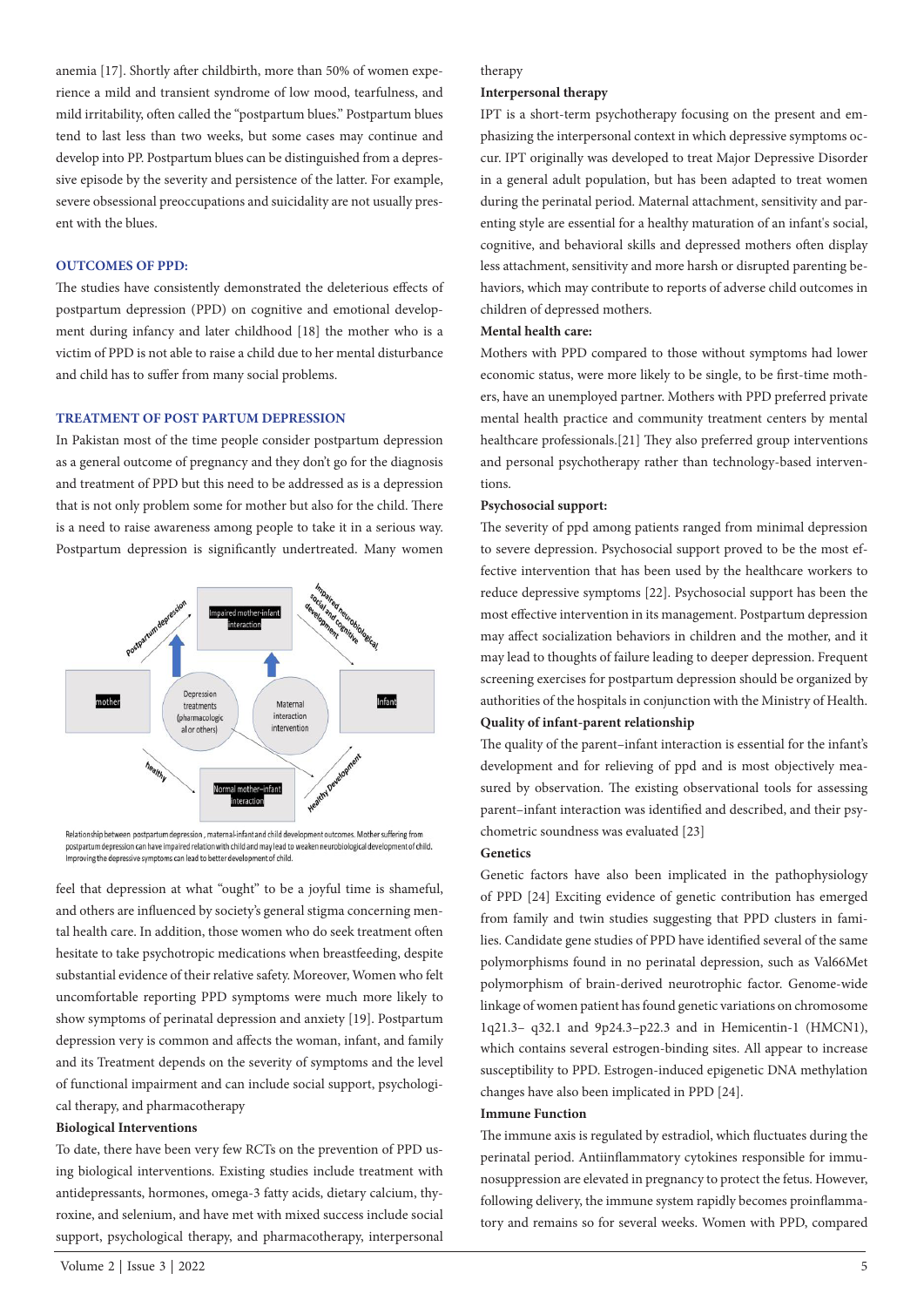with those who are not depressed, appear to have different gene expression that is functionally related to immunity. Studies of several prenatal immune markers of PPD have reported contradictory findings, so the role of immune function in PPD remains unclear [25]

## **MANAGEMENT**

The effective management of PPD requires a comprehensive and often multidisciplinary approach (Figure 6).



*Figure 6: Stepped care management of postpartum depression (PPD). Safety of mother and infant should be continually reassessed at each level of care such that emergency services can be initiated if required. Abbreviations: CBT, cognitive behavior therapy; ECT, electroconvulsive therapy; IPT, interpersonal therapy; SSRI, selective serotonin reuptake inhibitor.* 

Once a diagnosis of PPD is made and comorbid medical and psychiatric problems are addressed, psychosocial strategies to increase selfcare, enhance practical and emotional social supports, and reduce the occurrence and/or impact of negative life events or stressors are warranted for all women. Specifically, some evidence supports a small reduction in PPD symptoms from aerobic exercise [26,27]. Infant behavioral sleep interventions that lead to a greater amount of maternal sleep can also improve maternal mood [28]. When considering an infant sleep intervention, it is often helpful to ask if the woman can sleep when the baby sleeps to separate insomnia from normal lack of sleep resulting from infant care. For women with mild symptoms, psychosocial strategies such as peer support or nondirective counseling from a professional may be helpful on their own. Women with symptoms of at least moderate severity often require additional treatment strategies to achieve remission. In such cases, treatment options should be explained and maternal treatment preferences should be sought, including desire for nonpharmacological versus pharmacological strategies and group versus individual interventions. This is an important time in the management plan to consider potential barriers in access to or uptake of treatment. These may include shame or stigma around diagnosis and treatment, as well as practical challenges to uptake of care such as lack of transportation, unpredictable child schedules, competing childcare responsibilities, limited mobility after caesarean section, or limited access to specialized services in certain regions. Innovative models of care, including colocation of mental health within obstetrical care services, are showing promise in increasing affected women's engagement in care [29]. Emerging evidence suggests electronic health (e-health) interventions that target some of these barriers by allowing private and secure psychological and psychiatric virtual care are highly acceptable to women [30,31]. It is important to note that treatment of maternal depression may not by itself improve maternal–child interactions and child outcomes. A recent systematic review found that

#### **Somatic Therapies**

 Most women with PPD prefer psychological to pharmacological treatments, and a desire to avoid medication, particularly in lactation, is thought to be a barrier to adequate treatment for women with moderate to severe symptoms of PP. Electroconvulsive therapy (ECT) is a somatic therapy that is one of the most effective treatments in psychiatry. It may be used to treat severe PPD, especially in the setting of intractable suicidality or psychotic symptoms [33]. Since ECT requires a general anesthetic and can have side effects such as memory impairment, it is not an ideal option for most women. Evidence is mounting for the efficacy and safety of focal brain stimulation therapies such as repetitive transcranial magnetic stimulation and transcranial direct current stimulation [34]. These therapies may have a role to play in PPD treatment in women for whom psychotherapy or pharmacotherapy do not induce remission or those who are reluctant to use antidepressant medication while breastfeeding [35]. Trials to evaluate the safety and efficacy of neurostimulation treatments for PPD are required.

#### **Psychosocial and Psychological Interventions**

There is evidence to support the use of psychosocial strategies such as peer support and nondirective counseling from a professional for women with mild PPD. Peer support is distinct from other psychosocial support strategies in that the provider has experiential knowledge of the condition. It has been evaluated in clinical trials delivered in-person (including in-home) and virtually (e.g., by telephone, and more recently using e-health technology). Women find peer support highly acceptable, and it may reduce PPD symptoms on its own [36]. Nondirective counseling by professionals or paraprofessionals may reduce symptoms but not to the extent of psychological or pharmacological interventions. Various psychological interventions have been evaluated for efficacy in PPD treatment. CBT and IPT are both timelimited interventions that have been specifically adapted for PPD and well-studied in this area. Their efficacy profiles tend to be like each other compared to usual care or control interventions (25). Gains are demonstrated immediately post-treatment, as well as in longer-term follow-up (six months after the conclusion of treatment). Other types of psychological interventions, including dynamic therapy, may also be effective [37]

#### **Pharmacological Interventions:**

When PPD is severe or not sufficiently responsive to psychological treatment, antidepressant medication may be required, either on its own or in addition to nondrug therapy. The first-line antidepressant medications for PPD treatment are the selective serotonin reuptake inhibitors (SSRIs). Other antidepressants may be used when a mother has achieved remission on them antenatally, or when first-line antidepressant medications are ineffective or poorly tolerated. Antidepressants for PPD have been evaluated in randomized controlled trials and shown to result in higher remission rates compared to placebo, although whether any specific antidepressant is more effective than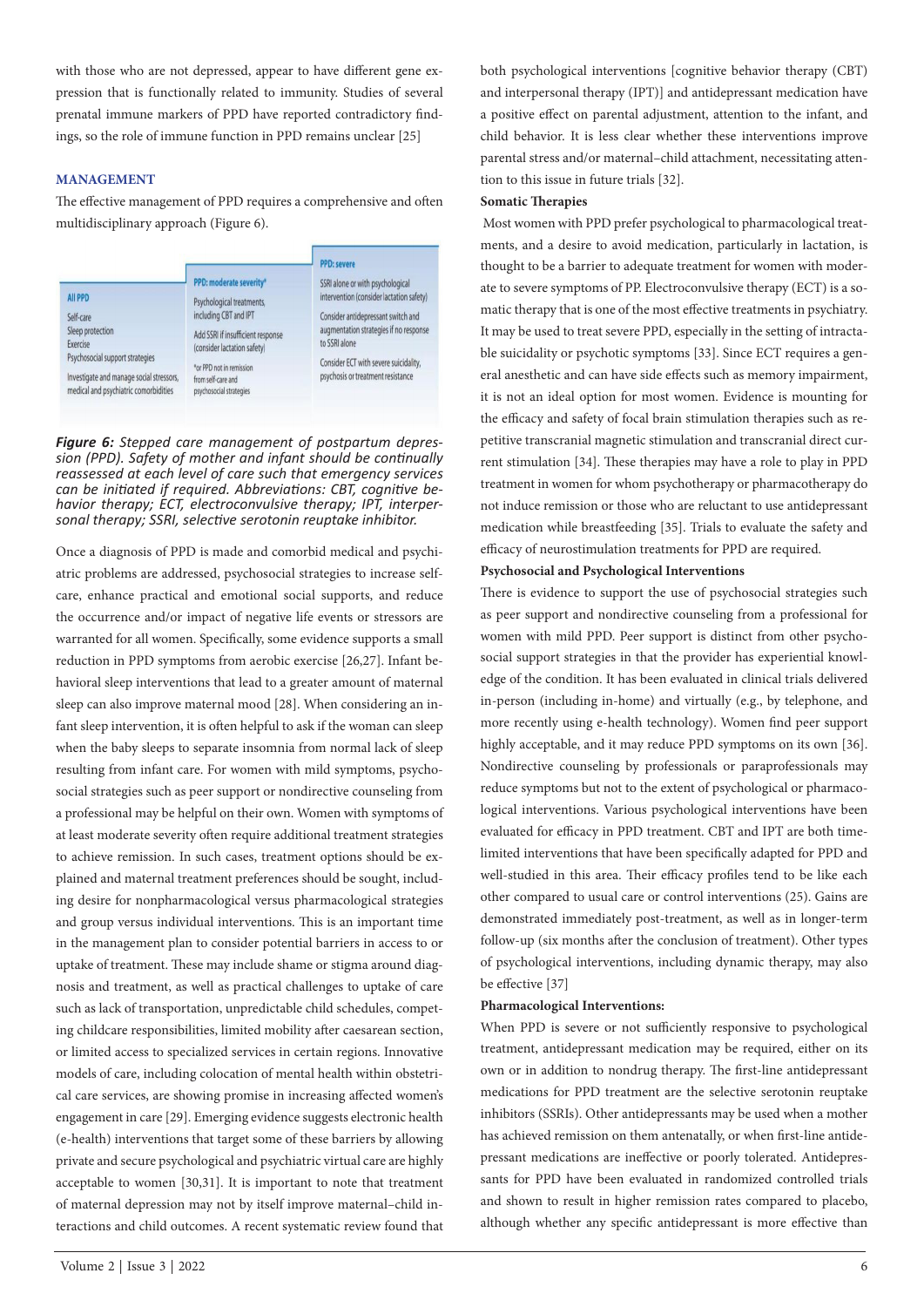another for PPD is not clear. Infant exposure through lactation must be considered when recommending pharmacological treatment. Most antidepressants are not contraindicated during breastfeeding. The SSRI sertraline appears to have the most minimal passage into breastmilk and so is preferred when a woman is newly starting therapy, but switching from another SSRI for safety purposes is not usually recommended, since a medication switch could increase risk for relapse [17]. All SSRIs pass minimally into breastmilk at a level considered compatible with breastfeeding; rarely has a serious adverse event been reported in an exposed healthy full-term infant. As such, the clear benefits of breastfeeding in most cases outweigh concerns about SSRI exposure. The risks of breastfeeding in premature or medically ill infants should be individually determined in consultation with the pediatrician. When difficulties with breastfeeding are precipitating and/or perpetuating factors of the depression itself, then formula feeding can be considered a healthy and preferred alternative. The latter may be a more reasonable alternative in developed countries, where contamination of formula related to lack of access to clean water is not a problem. When SSRI medications are ineffective, women may be switched to other antidepressants, on which less information exists about lactation exposure. In general, serotonin norepinephrine reuptake inhibitors (SN-RIs) and mirtazapine appear to have minimal passage into breastmilk [38– 40], whereas bupropion is avoided if possible due to some case reports of infant seizure [41]. Tricyclic antidepressants have greater passage into breastmilk than SSRIs and so are avoided when possible, but if tricyclics are used, nortriptyline is considered to have the best safety profile; doxepin is considered contraindicated given case reports of adverse events in exposed infants .Adjunctive psychotropic medications to treat insomnia and comorbid anxiety (e.g., hypnotics, benzodiazepines) or to augment antidepressant medication response (e.g., antipsychotics or other augmentation agents) may also be used in the setting of PPD. The potential for these medications' passage into breastmilk and resultant safety effects—both on their own and in combination with the antidepressant—should be considered. Drawing on some of the emerging evidence on the pathophysiology of PPD, some novel interventions are being developed and are under evaluation.

#### **Recommendations:**

The study findings support the formulation of mother-sensitive health policies based on understanding mothers' preferences, and thus, help prepare treatment alternatives that will suit different groups of mothers with PPD, for the benefit of mothers, newborns, and families. Disseminating the results of this study among professionals as part of professional training, can promote appropriate treatment facilities and modes of care for mothers with PPD.

# **CONCLUSIONS**

PPD is one of the most common complications of childbirth. When untreated, it has the potential for a profound negative impact on mothers, children, and families. Case identification and accurate diagnosis are important. Psychosocial, psychological, pharmacological, and somatic interventions are each effective treatment options for PPD, depending on the severity of the clinical presentation. Uptake of effective treatments is a problem, so innovative treatments and models of care are being developed to combat barriers to treatment acceptability and

access. It is hoped that emerging knowledge about the pathophysiology of the disorder and new somatic treatments will lead to the development of promising new treatments for PPD.

#### **Reference**

- 1. Cooper, Miranda C., et al (2019c) "Using Matching-Adjusted Indirect Comparisons and
- 2. Network Meta-analyses to Compare Efficacy of Brexanolone Injection with Selective
- 3. Serotonin Reuptake Inhibitors for Treating Postpartum Depression." CNS drugs 33.10
- 4. Bourin, M. (2018a) "Postpartum depression: An overview." Arch Depress Anxiety 4.2
- 5. Ghaedrahmati, Maryam, et al (2017b) "Postpartum depression risk factors: A narrative review." Journal of education and health promotion 6.
- 6. Susanne Brummelte, Liisa A.M. Galea: Postpartum depression: Etiology, treatment and consequences for maternal care, August 2015
- 7. Ali NS, Ali BS, Azam IS. Post partum anxiety and depression in peri-urban communities of
- 8. Karachi, Pakistan: a quasi-experimental study. BMC Public Health. 2009;9:384. Published 2009 Otc 2. doi:10.1186/1471- 2458-9-384
- 9. Papamarkou, M., Sarafis, P., Kaite, C.P. et al. Investigation of the association between quality of life and depressive symptoms during postpartum period: a correlational study. BMC Women's Health 17, 115 (2017).
- 10. Upadhyay, R. P., Chowdhury, R., Salehi, A., Sarkar, K., Singh, S. K., Sinha, B., ... & Kumar, A. (2017). Postpartum depression in India: a systematic review and meta-analysis. Bulletin of the World Health Organization, 95(10), 706.
- 11. U.S. Department of Health and Human Services, Health Resources and Services Administration, Maternal and Child Health Bureau. Child Health USA 2013. Rockville, Maryland: U.S. Department of Health and Human Services, 2013.
- 12. Gulamani, S. S., Shaikh, K., & Chagani, J. (2013). Postpartum depression in Pakistan. Nursing for women's health, 17(2), 147-152.
- 13. Sit, D. K., & Wisner, K. L. (2009). The identification of postpartum depression. Clinical obstetrics and gynecology, 52(3), 456
- 14. Aliani, Razia & Khuwaja, Bakhtawar. (2017). Epidemiology of Postpartum Depression in Pakistan: A Review of Literature. National Journal of Health Sciences. 2. 24-30.
- 15. 10.21089/njhs.21.0024..
- 16. Özcan, N. K., Boyacıoğlu, N. E., & Dinç, H. (2017). Postpartum depression prevalence and risk factors in Turkey: a systematic review and meta-analysis. Archives of psychiatric nursing, 31(4), 420-428.
- 17. NICE (Natl. Inst. Health Care Excell.). 2014. Antenatal and postnatal mental health: clinical management and service guidance. Updated Apr. 2018, accessed Apr. 28, 2018.
- 18. http://www.nice.org.uk/guidance/cg192
- 19. Comm. Obstet. Practice. 2015. The American College of Obstetricians and Gynecologists Committee Opinion no. 630. Screening for perinatal depression. Obstet. Gynecol. 125:1268– 71